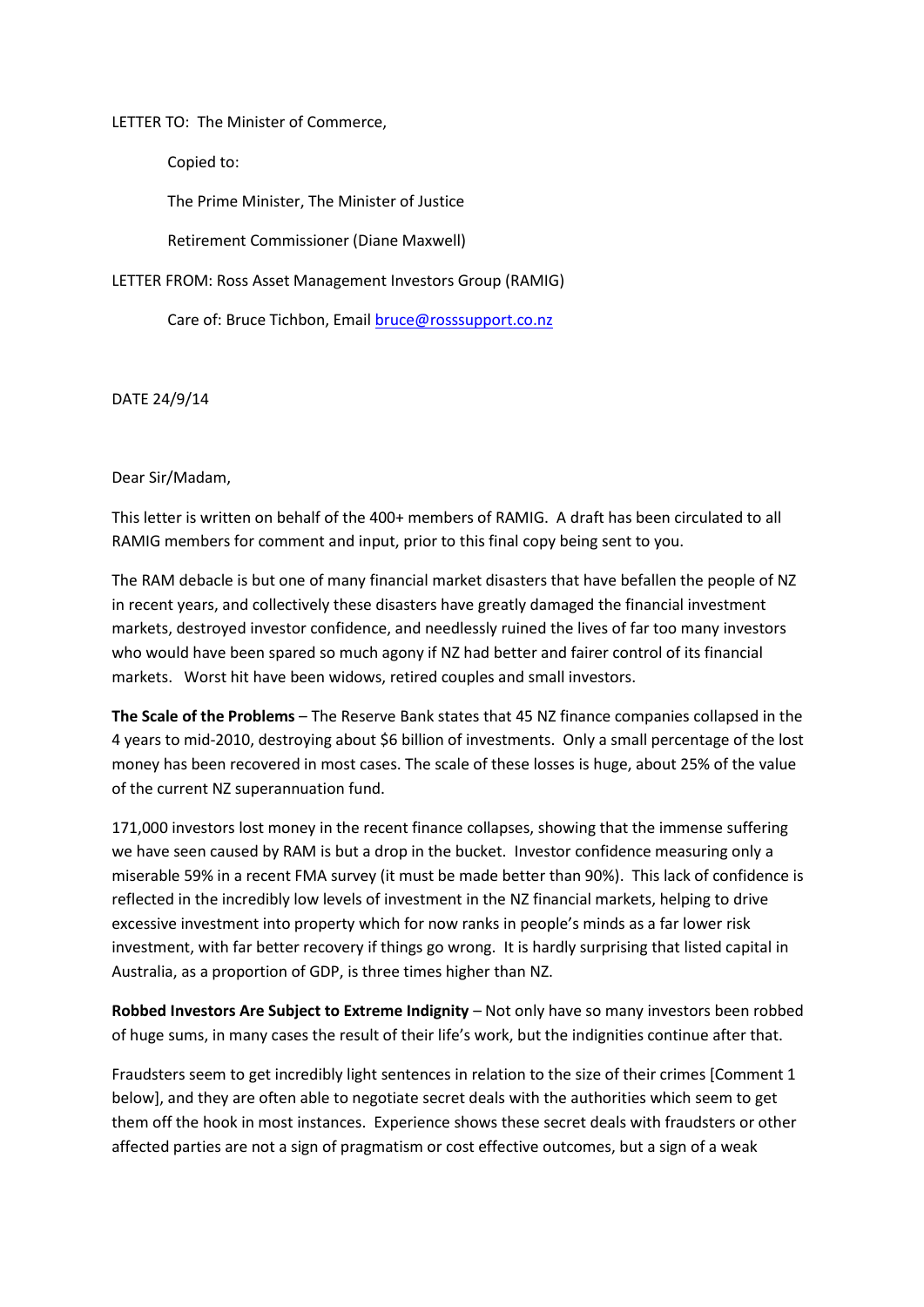regulatory and property rights regime that is generally incapable of delivering transparency and a fair and just outcome to robbed investors.

Fraudsters seem to be often able to retain significant assets, such as homes worth millions of dollars [Comment 2 below]. Fraudsters' property rights seem to be protected (as well as wives, and hence the fraudster, in the case of David Ross), whereas the property rights of their robbed investors seem to be too often destroyed, particularly by the Companies Act 2003.

Recovery rates for robbed investors have been obscenely low (typically 10-15%), taken years, and fees from receivers and liquidators (that investors must pay) are typically in the many millions of dollars. Investors seem abandoned by the finance industry, which seems to take little or no part in tidying up the messes they help to create.

The indignity for RAM investors goes on and on. Despite warnings being given to the authorities 3 years before the collapse of RAM, no action was taken. RAM investors it seems must pay tax on the money stolen from them. David Ross was given enormous credibility when the FMA licensed him as a financial adviser, a qualification that proved to be tragically superficial. Basic information about what really went on is withheld from investors and the media. Further, because a comprehensive forensic analysis of David Ross's business activities has not been done, there is the possibility that any hidden money has not been found, and will never be recovered.

**We Want a Fair and Just Outcome** – There are crippling problems with unwinding the RAM debacle that demand some form of action from government.

We have a confusing situation because RAM investors have received so little information to inform them what is really going on. However, from events and information supplied to date it is obvious that the bulk of the money stolen by David Ross lies in the hands of the investors who made a profit out of the RAM fraud. We have also been informed by the liquidator that there is no NZ law that ensures victims can effectively reclaim a reasonable proportion of their money from those who received the stolen money. The recipients of the stolen money are known to the authorities, the exact sums paid out are known to the authorities and when they were paid out is known to the authorities.

The principal test required for the return of money to the person it was stolen from seems to be that the recipient had knowledge the money was obtained illegitimately. The test is highly limited, the claw back period potentially only 2 years (when the RAM Ponzi lasted 20 years) and the amount that is expected to be recovered a tiny fraction of the \$115 million that is understood to be stolen.

Please picture the position of investors who Ross encouraged to invest money so that he could immediately pay out others. It seems if it cannot be proven the recipient had knowledge, then the property rights and ownership of the losing investor seem destroyed by slight of law. This unfair and unjust situation seems to be created principally by the Companies Act 2003, which has transferred ownership of the stolen investments to David Ross's company, to redistribute largely as David Ross chose.

We must ask why government has effectively destroyed our property rights in this way, and does the government support the fraudulent transfer of one party's assets to another party without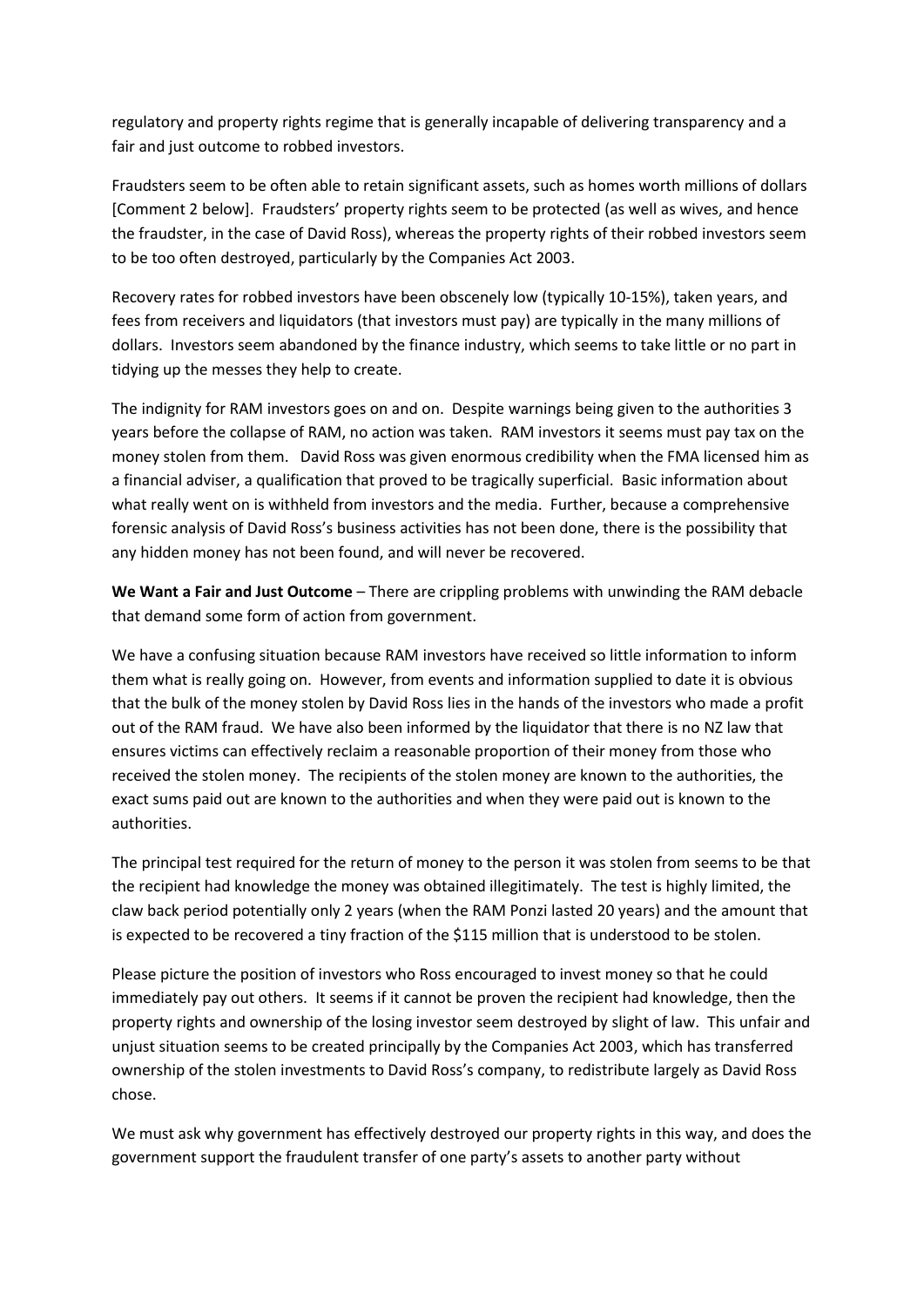reasonable hope of recovery? Why is there no law in this country to reasonably unwind a Ponzi in a fair and just manner? The injustice that has been created and not addressed is profound.

**Lack of Industry Assistance** – It is shocking to investors that the finance industry does not assist in unwinding messes like the RAM Ponzi. We are aware that the USA has had legislation in place for 44 years (the Securities Investor Protection Act 1970 or SIPA) which requires an industry fidelity fund to help unwind frauds and failures. A lawyer's fidelity fund operates in NZ under the Lawyers and Conveyancers Act 2006

SIPA also provides insurance cover to small investors. The USA clearly aimed the legislation at protecting 'widows, retired couples and small investors'. These same investors seem to have been ignored in this country, and the tragic results of this neglect are evident in the financial carnage that has occurred recently, and the low levels of investment and investor confidence in NZ.

It is chilling that the Madoff investors in the USA have been told they can expect to recover almost all of the stolen money (US\$18 billion). The US has an ambulance at the bottom of the cliff (SIPA) that is working well, greatly highlighting the lack of such investor protection legislation in NZ.

**Are NZ Investors Protected From the Next Big Bust?** – Knowing that major financial collapses now occur every decade or so we must anticipate that the next big one will happen in roughly 4 years' time (about 2018 - 10 years after the Global Financial Crisis), and that another rash of financial collapses will follow. The NZ government has put in place the Financial Markets Conduct Act 2013, apparently as a 'fence at the top of the cliff' but what assurance can the government give that it will really protect investors, or will it simply move fraudsters to other mechanisms, leaving widows and retired couples to be subject to similar disasters yet again. We note that similar 'top of the cliff' legislation in the US (Sarbanes Oxley Act 2002) failed to protect against the GFC and stop/detect the Madoff Ponzi or other frauds. Auditors have consistently failed to detect fraud, usually no one finds out till the fraudster runs out of money (as with Ross and Madoff). Finance companies in NZ that collapsed in the 2008 bust were audited but the auditors failed to detect the problems, and the auditors have been sued extensively (eg with the auditors Strategic Finance and Capital and Merchant Finance), although these provided little relief to investors.

**In summary** we wish to ask you the following questions please?:

1\* Are you satisfied that NZ has appropriate legislation to recover a realistic amount of investor's stolen money following a Ponzi scheme such as RAM, and provide a fair and just outcome? What is a reasonable claw back period (say 6 years)?

2\* Can you please tell us what you consider a fair and just unwinding mechanism is for a Ponzi in NZ, particularly in terms of what should happen to money stolen from one investor and given to another by the fraudster? Do you consider it fair and just that those investors who have made money may be able to keep their identity and the stolen amounts they have gained secret from the public?

3\* Can you please explain why the government has apparently destroyed the property rights of investors, leaving them potentially unable to recover their stolen money?

4\* Do you consider the proportions of money recovered from the many collapses is adequate, and that the recovery fees charged to investors is appropriate for the recoveries achieved?